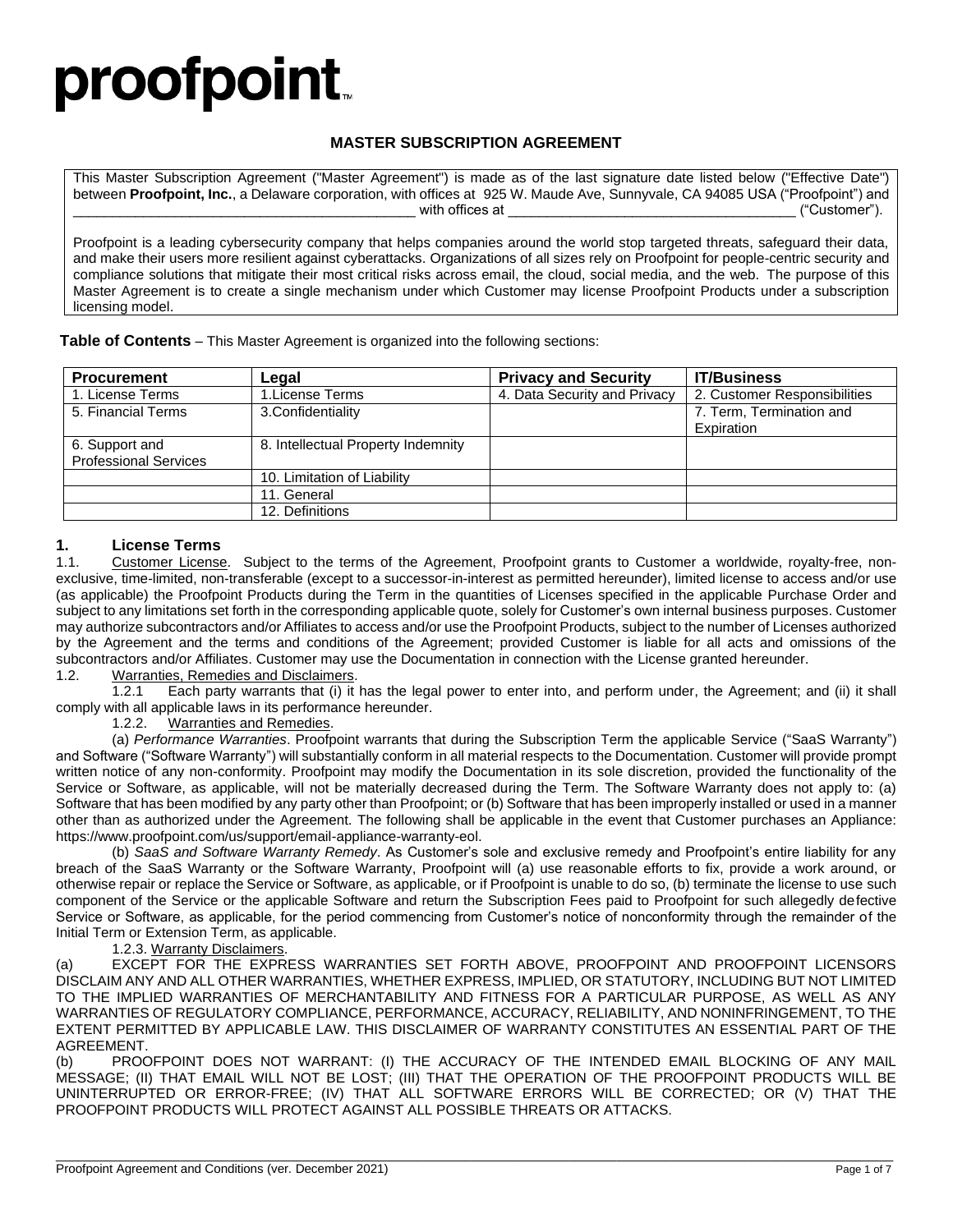1.3. Service Level Agreement. Proofpoint provides a Service Level Agreement ("SLA") for the applicable Proofpoint Service. The SLA is posted on Proofpoint's website at [http://www.proofpoint.com/license.](http://www.proofpoint.com/license) In the event of a breach of an SLA, as Customer's sole and exclusive remedy, Proofpoint shall provide the remedy set forth in the applicable SLA.

#### **2. Customer Responsibilities**

2.1. Restrictions. Customer specifically agrees to limit the use of the Proofpoint Products to those parameters set forth in the applicable Purchase Order and the Product Terms. Without limiting the foregoing, Customer specifically agrees not to: (i) resell, sublicense, lease, time-share or otherwise make a Proofpoint Product (including the Documentation) available to any third party (except Affiliates and subcontractors); (ii) attempt to gain unauthorized access to, or disrupt the integrity or performance of, a Proofpoint Product or the data contained therein (including but not limited to hacking or penetration testing Proofpoint's systems); (iii) modify, copy or create derivative works based on a Proofpoint Product; (iv) decompile, disassemble, reverse engineer or otherwise attempt to derive source code from a Proofpoint Product, in whole or in part; and/or (v) access a Proofpoint Product for the purpose of building a competitive product or service or copying its features or user interface.

2.2. Prohibitions. In addition, Customer agrees not to use a Proofpoint Product, or permit it to be used, for purposes of: (i) product evaluation, benchmarking or other comparative analysis intended for publication outside the Customer organization without Proofpoint's prior written consent; (ii) infringement of the intellectual property rights of any third party or any rights of publicity or privacy; (iii) violation of any law, statute, ordinance, or regulation (including, but not limited to, the laws and regulations governing export/import control, unfair competition, anti-discrimination, and/or false advertising or misuse of Proofpoint Products in violation of this subsection (iii)); (iv) propagation of any virus, worms, Trojan horses, or other programming routine intended to damage any system or data; and/or (v) filing copyright or patent applications that include the Proofpoint Products and/or Documentation or any portion thereof.

## **3. Confidentiality**

Receiving Party shall not (i) disclose any Confidential Information of the Disclosing Party to any third party, except as otherwise expressly permitted herein, or (ii) use any Confidential Information of Disclosing Party for any purpose outside the scope of the Agreement, except with Disclosing Party's prior written consent. The Receiving Party shall not make Confidential Information available to any of its employees or consultants except those that have agreed to obligations of confidentiality at least as restrictive as those set forth herein and have a "need to know" such Confidential Information. The Receiving Party agrees to hold the Disclosing Party's Confidential Information in confidence and to take all precautions to protect such Confidential Information that the Receiving Party employs with respect to its own Confidential Information of a like nature, but in no case shall the Receiving Party employ less than reasonable precautions. The Agreement will not be construed to prohibit disclosure of Confidential Information to the extent that such disclosure is required to by law or valid order of a court or other governmental authority; provided, however, to the extent permitted by law, the responding party shall give prompt written notice to the other party to enable the other party to seek a protective order or otherwise prevent or restrict such disclosure and, if disclosed, the scope of such disclosure is limited to the extent possible.

3.2. The Receiving Party will return all copies of the Disclosing Party's Confidential Information upon the earlier of (i) the Disclosing Party's request, or (ii) the termination or expiration of the Agreement. Instead of returning such Confidential Information, the Receiving Party may destroy all copies of such Confidential Information in its possession; provided, however, the Receiving Party may retain a copy of any Confidential Information disclosed to it solely for archival purposes, provided that such copy is retained in secure storage and held in the strictest confidence for so long as the Confidential Information remains in the possession of the Receiving Party.

3.3. The parties acknowledge and agree that the confidentiality obligations set forth in this Master Agreement are reasonable and necessary for the protection of the parties' business interests, that irreparable injury may result if such obligations are breached, and that, in the event of any actual or potential breach of this Confidentiality provision, the non-breaching party may have no adequate remedy at law and shall be entitled to seek injunctive and/or other equitable relief as may be deemed proper by a court of competent jurisdiction.

#### **4. Data Security & Privacy**

4.1. Limited Use of Personal Data. Proofpoint and its subsidiaries are authorized to access and process Personal Data solely in accordance with the terms of the Agreement. Proofpoint and its subsidiaries shall take reasonable steps to ensure the reliability of any employee, agent or subcontractor who may have access to the Personal Data and will ensure access is strictly limited to those individuals who need to access the relevant Personal Data in the performance of Proofpoint's obligations under the Agreement.

4.2. Data Safeguards. Proofpoint will maintain reasonable administrative, physical, and technical safeguards for protection of the security and confidentiality of Customer Data and Personal Data, including, but not be limited to, measures for preventing unauthorized access, use, modification or disclosure of Customer Data and Personal Data. Proofpoint will comply with its Data Security, Protection, Audit and Compliance Policy at<https://www.proofpoint.com/us/legal/license> when processing any Customer Data and Personal Data. Additional information can be found at Proofpoint's [Trust Site](https://www.proofpoint.com/legal/trust) located at [https://www.proofpoint.com/us/legal/trust.](https://www.proofpoint.com/us/legal/trust)

#### **5. Financial Terms**

5.1. Fees. Fees for the Proofpoint Products will be the Subscription Fees and other fees set forth in the Purchase Orders (collectively, the "Fees"). The Fees stated in each Purchase Order shall be effective during the Initial Term specified in that Purchase Order; the Subscription Fees and other fees for each Extension Term shall be defined in the applicable Purchase Order or, in the absence of any such terms regarding Fees for Extension Terms, by mutual agreement of the parties.

5.2. Taxes. Customer will be liable for payment of all Taxes that are levied upon and related to the performance of obligations or exercise of rights under the Agreement. Proofpoint may be required to collect and remit Taxes from Customer, unless Customer provides Proofpoint with a valid tax exemption certificate. The amounts received by Proofpoint, after the provision for any Tax or withholding required by any country, will be equal to the amounts specified on the Purchase Order. In no event will either party be responsible for any taxes levied against the other party's net income.

5.3. Payment. Unless otherwise agreed between Customer and Reseller, all Fees due under a Purchase Order shall be due and payable within thirty (30) days of receipt of invoice. Except as otherwise expressly permitted herein, all Fees owed pursuant to a Purchase Order are non-cancellable and non-refundable for the Term. Any payment not received from Customer by the due date may accrue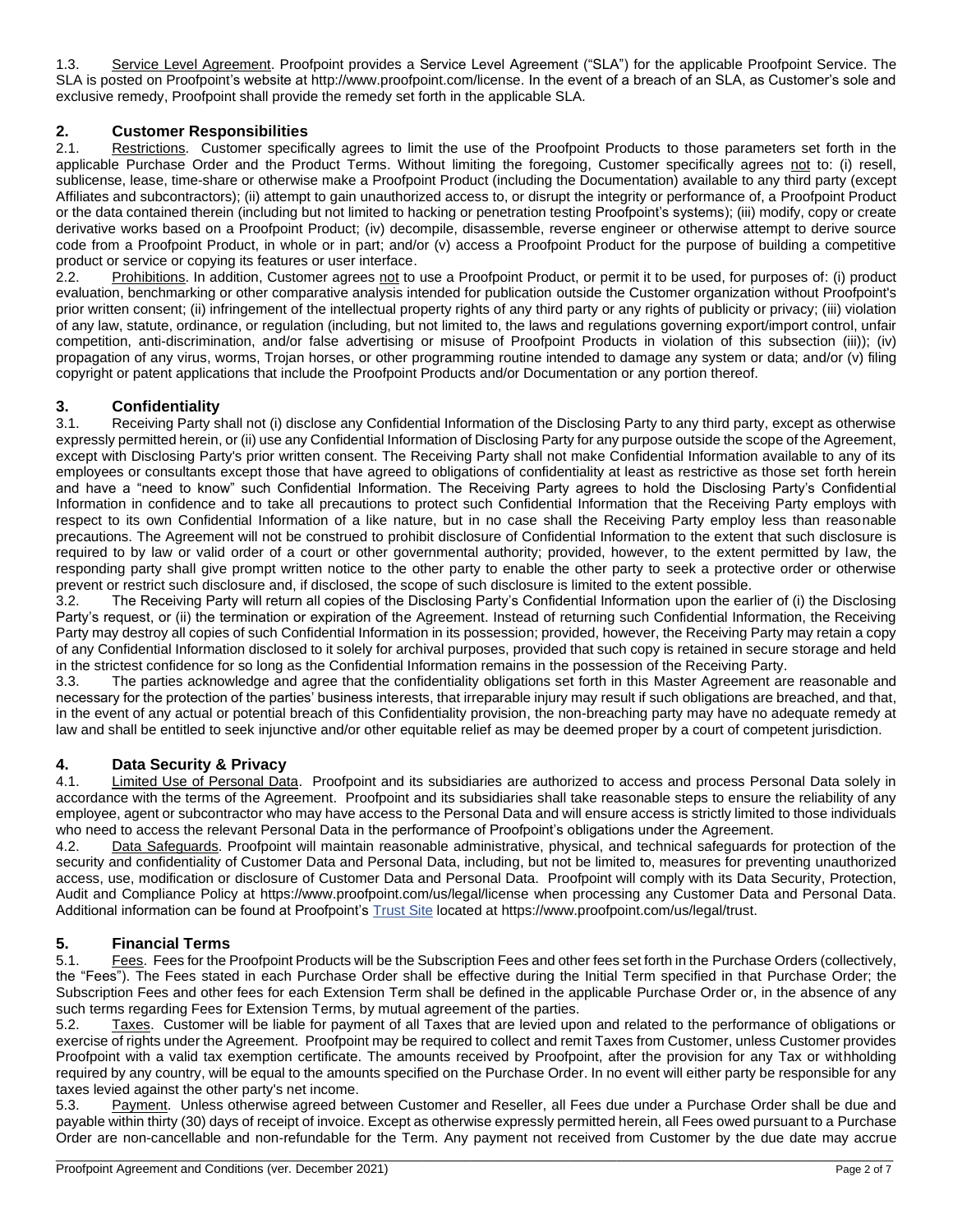(except for amounts then under reasonable and good faith dispute) interest at the rate of one and one-half percent (1.5%) of the outstanding balance per month, or the maximum rate permitted by law, whichever is lower, from the date such payment was due until the date paid. Proofpoint may decline to make any shipments of Proofpoint Products and/or provide Managed Services and/or Professional Services if, in Proofpoint's reasonable opinion, circumstances exist which raise doubt as to Customer's ability or willingness to pay as provided herein. Failure to make timely payment may result in immediate termination of access to the Proofpoint Products and/or cessation of provision of Managed Services and/or Professional Services. Upon default by Customer, Proofpoint will have all remedies available at law or in equity. No refunds will be made except as expressly provided for pursuant to warranties under Section 1.2 or Section 6 herein for the applicable Proofpoint Product, Managed Services and/or Professional Services and as provided under the intellectual property indemnity under Section 8 herein.

5.4. Disputed Invoices. Customer shall have the right to withhold payment of any invoiced amounts that are disputed in good faith until the parties reach agreement with respect to such disputed amounts, and such withholding of disputed amounts shall not be deemed a breach of the Agreement nor shall any interest be paid thereon. In such case, Customer shall promptly (and in no event more than ten (10) business days from receipt of invoice) provide written notice to Proofpoint of any such dispute prior to withholding such payment, specifying in reasonable detail the nature of the dispute and the amount withheld, and shall pay all undisputed amounts set forth on such invoice in accordance with this Section. The parties will negotiate in good faith to attempt to resolve such disputes within thirty (30) days of submission of such dispute by Customer.

5.5. License True-Up. Customer shall monitor and report its actual usage of the subscription-based Proofpoint Products ("License Count") as set forth herein. A "Base License" is the number of Licenses for which Customer has paid Subscription Fees. Customer will provide Proofpoint with a License Count on or before the date on which the then-current License Count exceeds the Base License Count by ten percent (10%) or more (if applicable) by email at [accountsreceivable@proofpoint.com.](mailto:accountsreceivable@proofpoint.com) Proofpoint may also at any time produce an actual license count for verification by Customer. If, in either case, the License Count is greater than the Base License, Customer shall pay Proofpoint or Reseller, as applicable, for each License beyond the Base License from the time such Licenses were activated through the remainder of the Initial Term or Extension Term, as applicable.

5.6. Appliance Shipment, Delivery, Title, Risk of Loss. Proofpoint will ship the physical Appliance Ex Works (Proofpoint's facility), as defined by Incoterms 2010. Unless specified in advance by Customer, Proofpoint will select the carrier in its own discretion. Customer will be responsible for all freight, packing, duties, import fees and related taxes, insurance and other shipping-related expenses from Proofpoint's location. Title to the physical Appliance (excluding any software or firmware embedded in the Appliance) and risk of loss will pass to Customer upon Proofpoint's delivery of the physical Appliance to the carrier. Any Software Updates shall be delivered via file transfer protocol unless physical shipment (e.g., compact disk) is specifically requested by Customer.

#### **6. Support, Managed Services and Professional Services**

6.1. Proofpoint shall provide support and/or Managed Services provided Customer is current in payment of the applicable Subscription Fees and any additional fees for support and/or Managed Services, if applicable. Proofpoint's current support terms are described on Proofpoint's website at [https://www.proofpoint.com/us/legal/license.](https://www.proofpoint.com/us/legal/license)

6.2. Proofpoint shall provide the Professional Services and/or Managed Services, if any, specified in one or more SOWs. All Professional Services shall be billed as stated in the applicable SOW and Customer agrees that, if Customer has not used the Professional Services within one (1) year of paying for such Professional Services, then Proofpoint has no further obligations and Customer shall not be entitled to a refund except as set forth expressly in the applicable SOW.

6.3. Proofpoint warrants it will provide Managed Services and/or Professional Services in a professional and workmanlike manner consistent with reasonable industry standards and practices. As Customer's sole and exclusive remedy and Proofpoint's entire liability for any breach of the foregoing warranty, Proofpoint will use reasonable efforts to re-perform the Managed Services and/or Professional Services, as applicable, or, if Proofpoint is unable to do so, terminate the applicable Managed Services and/or SOW and refund that portion of any fees paid to Proofpoint that correspond to the allegedly defective Managed Services and/or Professional Services.

#### **7. Term, Termination and Expiration**

7.1. Unless otherwise set forth in the applicable Product Terms or Purchase Order, the Initial Term applicable to each Purchase Order (including follow-on orders) commences on the later of: (i) the date Proofpoint ships a production Appliance to Customer, (ii) the date Proofpoint processes the applicable Purchase Order for a Proofpoint Product evaluated by the Customer, or (iii) for all other Proofpoint Product orders, the date Proofpoint sends to Customer an email indicating that the Proofpoint Products are available for use (to the extent each of the foregoing applies to Customer's engagement). Upon expiration of the Initial Term and any Extension Term(s) under each Purchase Order, the Subscription Term applicable to such Purchase Order shall automatically renew for subsequent Extension Terms unless otherwise agreed by the parties or either party gives the other notice of non-renewal at least ninety (90) days prior to the end of the relevant Subscription Term.

7.2. Either party may terminate the Agreement or any Purchase Order (i) immediately upon written notice if the other party commits a non-remediable material breach; or (ii) if the other party fails to cure any remediable material breach within thirty (30) days of being of notified in writing of such breach, unless such breach is for non-payment and then within five (5) days of such notice.

7.3. Either party may terminate the Master Agreement immediately by written notice if no Purchase Order is in effect.

7.4. On termination or expiration of the Agreement, all Software licenses, Service access, Managed Services access and/or Professional Services fulfillment granted under the Agreement shall automatically terminate with immediate effect. In the event of the termination or expiration of the Agreement, the provisions of the Agreement which by their nature extend beyond the expiration or termination of the Agreement shall survive, including but not limited to Section 2 ("Customer Responsibilities"); Section 3 ("Confidentiality"); Section 5 ("Financial Terms"); Section 7 ("Term, Termination and Expiration"); Section 9 ("Intellectual Property Rights, Licenses and Authorizations"); Section 10 ("Limitation of Liability"); Section 11 ("General"); and Section 12 ("Definitions"); and any accrued rights to payment shall remain in effect beyond such termination or expiration until fulfilled.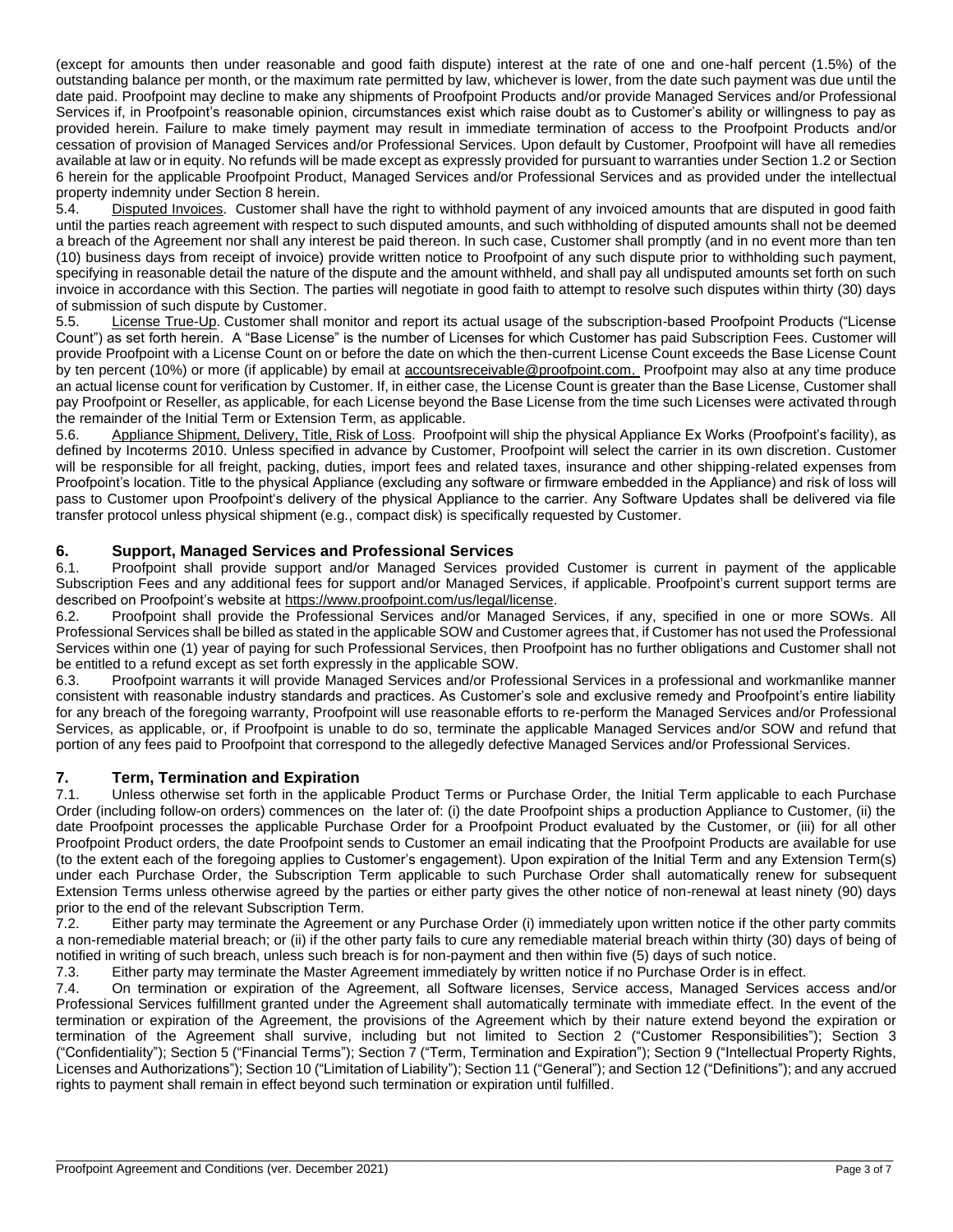#### **8. Intellectual Property Indemnity**

8.1. Proofpoint's Duty to Indemnify. Subject to the subsections below within this Section 8, Proofpoint agrees to defend and indemnify Customer from and against any third-party claim filed against Customer alleging that the Proofpoint Product(s), as sold and delivered to Customer (the "Indemnified Products"), directly infringe the valid intellectual property rights of a third party (a "Claim"). Proofpoint agrees to pay and hold Customer harmless against any amounts finally awarded by a court of law in respect of such Claim or pursuant to its signed settlement. Proofpoint may, at its sole election and expense: (i) procure sufficient rights to allow Customer continued use and exploitation of the Indemnified Products under the terms of the Agreement; (ii) replace or modify the Indemnified Products to avoid the alleged infringement; or (iii) if the foregoing options are not reasonably practicable, terminate Customer's rights to use the Indemnified Products and refund all amounts paid by Customer to Proofpoint attributable to Customers' future usage or access to the Indemnified Products.

8.2. Exclusions. Proofpoint shall have no obligation or any liability to Customer for any Claim arising out of or related to: (i) modifications or adaptations to the Indemnified Products made by Customer or Customer's agents; (ii) the use of the Indemnified Products in combination with any other product, service or device, if the Claim would have been avoided by the use of the Indemnified Products without such other product, service or device not provided by Proofpoint to Customer or Customer's agents; (iii) compliance with Customer's specific instructions for customization of an Indemnified Product made solely for or on behalf of Customer; (iv) use or exploitation of the Indemnified Products other than as set forth in the Agreement or applicable Documentation; or (v) Customer being given an update, modification, or replacement to an Indemnified Product by Proofpoint and failing to implement such update, modification, or replacement within a reasonable period of time.

8.3. Process. Proofpoint's obligations under this Section 8 are conditioned upon the following: (i) Customer first providing written notice of the Claim to Proofpoint within thirty (30) days after Customer becomes aware of or reasonably should have been aware of the Claim (provided, however, the failure to provide such notice will only relieve Proofpoint of its indemnity obligations hereunder to the extent Proofpoint is prejudiced thereby); (ii) Customer tendering sole and exclusive control of the Claim to Proofpoint at the time Customer provides written notice of such Claim to Proofpoint; and (iii) Customer providing reasonable assistance, cooperation and required information with respect to defense and/or settlement of the Claim, including Customer providing Proofpoint with access to documents and personnel at Proofpoint's request and expense. Customer may at its sole expense participate in the Claim, except that Proofpoint will retain sole control of the defense and/or settlement. Proofpoint shall not agree to any settlement of a Claim that includes an injunction against Customer or admits Customer liability without Customer's prior written consent, which consent shall not be unreasonably withheld, conditioned or delayed.

8.4. Exclusive Remedy. Subsection 8.1 of this Section 8 describes the sole and exclusive remedy of Customer and the entire liability of Proofpoint with respect to any Claim.

#### **9. Intellectual Property Rights, Licenses and Authorizations**

9.1. Ownership. Customer retains all title, intellectual property and other ownership rights in all Customer Confidential Information, Customer Data and all data that Customer makes available for processing by the Proofpoint Products. Customer warrants and covenants that Customer has the right to provide Customer Data and Personal Data to Proofpoint hereunder. Proofpoint retains all title, intellectual property and other ownership rights throughout the world in and to the Proofpoint Products, Documentation, any Professional Services and Managed Services and the Work Product and any modifications to, and derivative works of, the foregoing. Proofpoint hereby grants to Customer a non-exclusive, non-transferable, fully paid-up license to use the Work Product in connection with the Proofpoint Product licensed under the Agreement and solely for Customer's internal business purposes. Professional Services and/or Managed Services (and any resulting Work Product from either offering) are not provided on a "work made for hire" basis.

9.2. No Implied Rights.There are no implied rights and all rights not expressly granted herein are reserved. No license, right or interest in any Proofpoint trademark, copyright, patent, trade name or service mark is granted hereunder. Customer shall not remove from any full or partial copies made by Customer of the Software, Software Updates and Documentation any copyright or other proprietary notice contained in or on the original, as delivered to Customer.

9.3. Injunctive Relief. Each party acknowledges that the Proofpoint Products contain valuable trade secrets and proprietary information of Proofpoint, that in the event of any actual or threatened breach of the scope of any of the licenses granted hereunder, such breach shall constitute immediate, irreparable harm to Proofpoint for which monetary damages would be an inadequate remedy, and that injunctive relief is an appropriate remedy for such breach in addition to whatever remedies Proofpoint might have at law or under the Agreement.

9.4. Proofpoint Authorization and License. During the Term of the Agreement, Customer hereby (i) grants to Proofpoint and its service providers a worldwide, limited term license to collect and process certain Customer Confidential Information and Customer Data, and (ii) authorizes Proofpoint to collect and process certain Personal Data, for: (a) abuse, fraud and threat awareness, detection and prevention, (b) compliance, and (c) security purposes, in accordance with the Agreement. Customer acknowledges and agrees that development of Threat Analytics from Proofpoint's ecosystem is critical to the functionality of the Proofpoint Products. Customer hereby authorizes Proofpoint to collect Threat Analytics during the Term of the Agreement. Further, Customer hereby authorizes Proofpoint to use Threat Analytics worldwide to build, enhance, improve and maintain Proofpoint services; provided that if Customer provides written legal notice to Proofpoint on or after expiration or termination of the applicable Proofpoint Services instructing Proofpoint to delete any Personal Data included in Threat Analytics, it will be deleted within 18 months of such notice.

#### **10. Limitation of Liability**

10.1. EXCEPT FOR (i) INTELLECTUAL PROPERTY INDEMNIFICATION OBLIGATIONS, (ii) DAMAGES RESULTING FROM EITHER PARTY'S GROSS NEGLIGENCE, FRAUD OR WILLFUL MISCONDUCT, (iii) DAMAGES RESULTING FROM EITHER PARTY'S MATERIAL BREACH OF THE CONFIDENTIALITY SECTION, (iv) CUSTOMER'S BREACH OF THE CUSTOMER RESPONSIBILITIES SECTION, OR (v) CUSTOMER'S PAYMENT OBLIGATIONS, EACH PARTY'S AGGREGATE LIABILITY UNDER THE AGREEMENT SHALL IN NO EVENT EXCEED THE ANNUALIZED SUBSCRIPTION FEES PAID FOR THE APPLICABLE PROOFPOINT PRODUCT.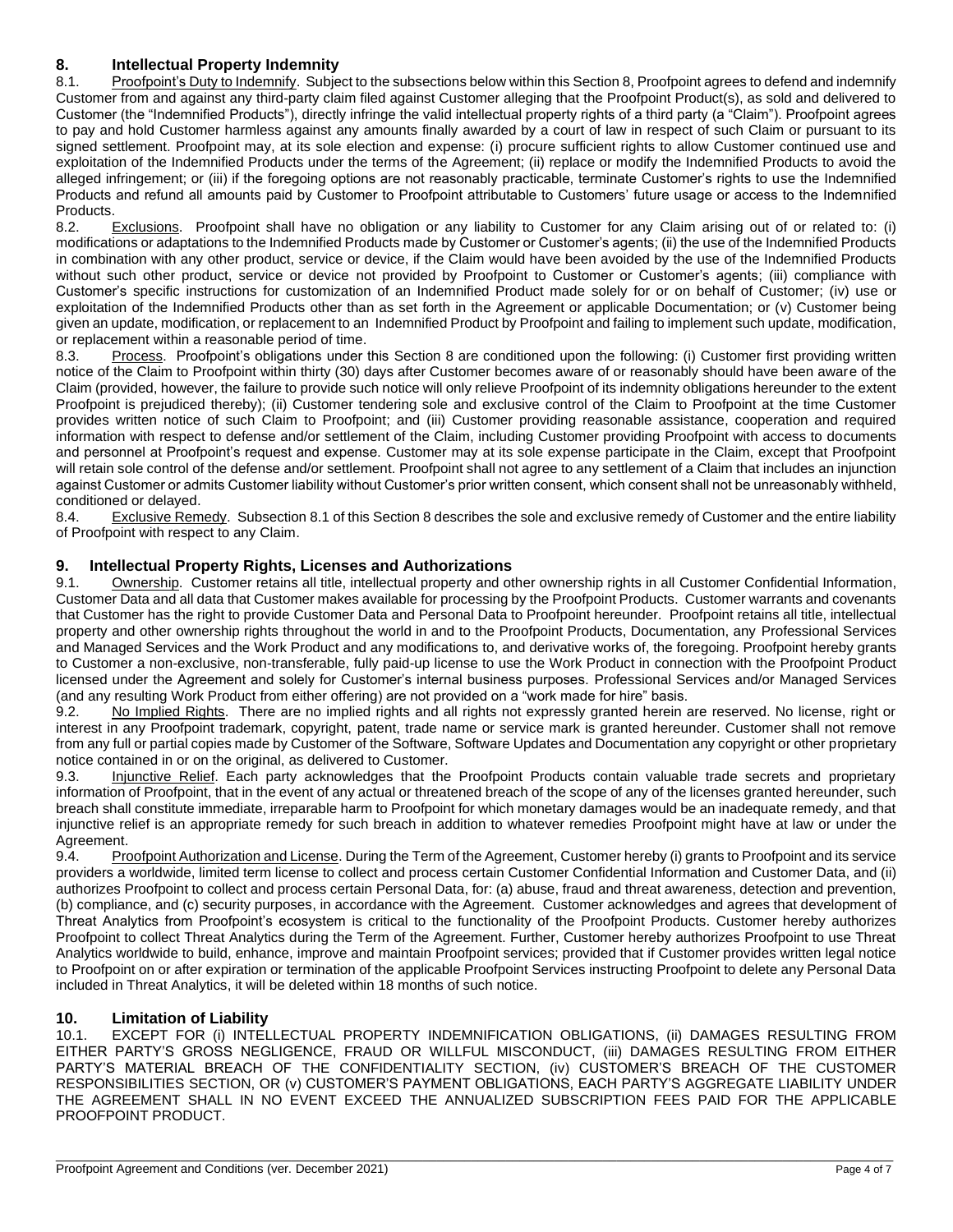10.2. EXCEPT FOR (i) DAMAGES RESULTING FROM EITHER PARTY'S MATERIAL BREACH OF THE CONFIDENTIALITY SECTION, OR (ii) CUSTOMER'S BREACH OF THE CUSTOMER RESPONSIBILITIES SECTION, IN NO EVENT SHALL EITHER PARTY OR ITS LICENSORS OR SUPPLIERS HAVE ANY LIABILITY TO THE OTHER OR ANY THIRD PARTY FOR ANY INDIRECT, SPECIAL, INCIDENTAL, PUNITIVE, OR CONSEQUENTIAL DAMAGES, INCLUDING BUT NOT LIMITED TO DAMAGES FOR LOSS OF PROFITS, LOSS OF DATA, BUSINESS INTERRUPTION, OR COVER DAMAGES OR LOSSES, ARISING OUT OF OR IN CONNECTION WITH THE AGREEMENT, HOWEVER CAUSED AND WHETHER IN CONTRACT, TORT OR UNDER ANY OTHER THEORY OF LIABILITY AND WHETHER OR NOT THE PARTY HAS BEEN ADVISED OF THE POSSIBILITY OF SUCH DAMAGES. 10.3. THE LIMITATION OF LIABILITY AND EXCLUSION OF CERTAIN DAMAGES STATED HEREIN WILL APPLY REGARDLESS OF THE FAILURE OF ESSENTIAL PURPOSE OF ANY REMEDY. BOTH PARTIES HEREUNDER SPECIFICALLY ACKNOWLEDGE THAT THESE LIMITATIONS OF LIABILITY ARE REFLECTED IN THE PRICING.

#### **11. General**

11.1. Entire Agreement; Integration. The Agreement constitutes the entire agreement of the parties and supersedes all prior or contemporaneous agreements, proposals or representations, written or oral, concerning its subject matter. No amendment or waiver of any provision of the Agreement shall be effective unless in writing and signed by the party against whom the amendment or waiver is to be asserted. Notwithstanding any language to the contrary therein, any Purchase Order issued by Customer or Reseller shall be deemed a convenient order and payment device only and no terms (other than product name, license quantity, price, Subscription Term, and billing contact) stated in any Purchase Order shall be incorporated into the Agreement, and all such other terms shall be void and of no effect. In the event of any conflict between this Master Agreement, the Product Terms, a SOW (if applicable), and/or the applicable Purchase Order, the order of precedence will be the following: the applicable Product Terms, SOW(s), this Master Agreement, and then the applicable Purchase Order(s).

11.2. **U.S. Government Users.** Product and SaaS includes "Commercial Computer Software" and "Commercial Computer Software Documentation." In accordance with Section 12.212 of the Federal Acquisition Regulations (FAR) and Sections 227.7202-1 through 227.7202-4 of the Defense FAR Supplement (DFARS), any use, duplication, modification, distribution, disclosure and all other license rights of Product or SaaS by the U.S. Government or any of its agencies shall be governed by and subject to all of the terms, conditions, restrictions, and limitations of the Proofpoint license agreement. Use of Product or SaaS constitutes agreement by the U.S. Government that Product or SaaS includes "commercial computer software" and "commercial computer software documentation" per the FAR/DFAR; and renders the Proofpoint license agreement enforceable. If for any reason Product or SaaS is not considered 'commercial' per the FAR; or, the Proofpoint license agreement otherwise is deemed not to apply, the Product or SaaS will be deemed to be provided with "Restricted Rights" as defined in FAR 52.227-14(a) and FAR 52.227-14(g)(4) (Alt III), or DFARS 252.227-7014(a)(15) and DFARS 252.227-7014(b)(3), as applicable. For U.S. Government Users, the Government shall have the right to use, duplicate or disclose Technical Data which is accessed, developed, or delivered under the contract, for the acquiring agency's internal purposes only, per FAR 12.211 Technical data. For contracts government by the DFARS, the Government shall have the license rights for Technical Data as provided under DFAR 252.227-7015 (b)(Technical Data–Commercial Items).

11.3. Publicity. Neither party may issue press releases or otherwise publicize the parties' relationship without the other party's prior written consent.

11.4. Independent Contractors. The parties are independent contractors, and no partnership, franchise, joint venture, agency, fiduciary or employment relationship between the parties is created hereby.

11.5. Notices. All notices shall be in writing to the General Counsel of each party's address on the first page of the Agreement (or as updated by a party in writing to the other) and effective upon receipt.

11.6. Waiver. No failure or delay in exercising any right hereunder shall constitute a waiver of such right. Except as otherwise provided, remedies provided herein are in addition to, and not exclusive of, any other remedies of a party at law or in equity. If any provision of the Agreement is held by a court of competent jurisdiction to be contrary to law, such provision shall be modified by the court and interpreted so as best to accomplish the objectives of the original provision to the fullest extent permitted by law, and the remaining provisions shall remain in effect.

11.7. Force Majeure. Neither party shall be liable to the other for any delay or failure to perform hereunder (excluding payment obligations) due to circumstances beyond such party's reasonable control, including acts of God, acts of government, flood, fire, earthquakes, civil unrest, acts of terror, strikes or other labor problems (excluding those involving such party's employees), service disruptions involving hardware, software or power systems not within such party's possession or reasonable control, and denial of service attacks.

11.8. Assignment. Neither party may assign any of its rights or obligations hereunder, whether by operation of law or otherwise, without the prior written consent of the other (not to be unreasonably withheld). Notwithstanding the foregoing, either party may assign the Agreement in its entirety upon written notice, without consent of the other party, to its successor in interest in connection with a merger, reorganization, or sale of all or substantially all assets or equity not involving a direct competitor of the other party.

11.9. Export Restrictions. Each party agrees to comply with all applicable laws, regulations and requirements of the Export Administration Regulations ("EAR", 15 CFR Part 730 et seq.) and the regulations administered by the Treasury Department's Office of Foreign Assets Control ("OFAC regulations", 31 CFR Part 500 et seq.), as amended from time to time, and with all applicable laws and regulations of other jurisdictions with respect to the export, import, and use of the Proofpoint Products, Work Product and Proofpoint Confidential Information and any media. Customer represents and warrants that it is not, and will not, be listed on any U.S. government list of prohibited or restricted parties pursuant to the EAR and/or OFAC regulations.

11.10. Severability. If any clause of the Agreement shall be adjudged by any board, court or tribunal of competent jurisdiction to be invalid or unenforceable, such judgment shall not affect, impair or invalidate the remainder of the Agreement, which shall remain enforceable by the parties. For the avoidance of doubt, with respect to any Federal prime contract, subcontract, or end-user licensing agreement which incorporates Proofpoint's terms and conditions, those clauses that are specifically declared by Federal regulation not to be enforceable, shall be deemed deleted from the Agreement to the extent they are determined to be unenforceable.

11.11. Applicable Law. If Customer is in any country on the American continents, the Agreement will be governed by the laws of the State of California and the United States of America, without regard to conflict of law principles. The parties hereby irrevocably consent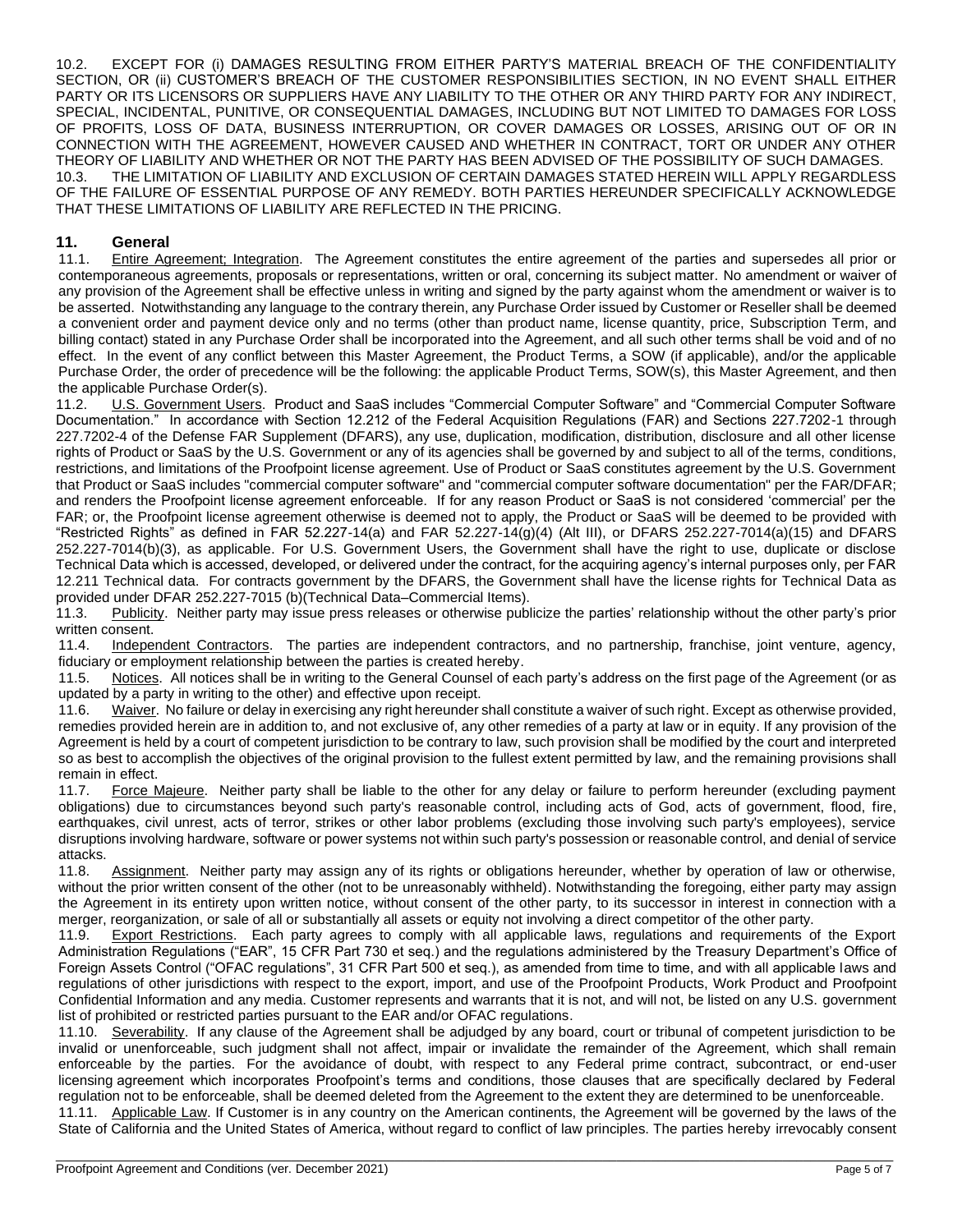to the exclusive jurisdiction and venue of the state and federal courts located in Santa Clara County, California, for resolution of any disputes arising out of the Agreement. If Customer is in any country outside the American continents, the Agreement will be governed by the laws of England and Wales, without regard to conflict of law principles. In such case, the parties hereby irrevocably consent to the exclusive jurisdiction and venue of the of the courts of England and Wales, for resolution of any disputes arising out of the Agreement. The United Nations Convention on Contracts for the International Sale of Goods shall not apply to the Agreement. 11.12. Third-Party Beneficiaries. There are no third-party beneficiaries under the Agreement.

#### **12. DEFINITIONS**

12.1. **"Affiliate"** means, with respect to a party, any entity which is directly or indirectly controlled by such party. "Control," for purposes of this definition, means ownership or control, directly or indirectly, of more than 50% of the voting interests of the subject entity.

12.2. **"Agreement"** means the Master Agreement, the Product Terms, the commercial terms of each Purchase Order, SOW (if any), and any other document executed by the parties.

12.3. **"Appliance(s)"** means a virtual or hardware device containing the Software.

12.4. **"Confidential Information"** means all confidential and proprietary information of a party ("Disclosing Party") disclosed to the other party ("Receiving Party"), whether orally or in writing, that is designated as "confidential" or the like, or that reasonably should be understood to be confidential given the nature of the information and the circumstances of disclosure, including the terms and conditions of the Agreement (including pricing and other terms reflected in a Purchase Order), the Proofpoint Products business and marketing plans, technology and technical information, product designs, and business processes. "Confidential Information" shall not include information that (i) is or becomes a matter of public knowledge through no act or omission of the Receiving Party; (ii) was in the Receiving Party's lawful possession prior to the disclosure without restriction on disclosure; (iii) is lawfully disclosed to the Receiving Party by a third party that lawfully and rightfully possesses such information without restriction on disclosure; (iv) the Receiving Party can document resulted from its own research and development, independent of receipt of the disclosure from the Disclosing Party; or (v) is disclosed with the prior written approval of the Disclosing Party.

12.5. **"Customer Data"** means the Customer specific configurations and rules implemented in the Proofpoint Products, and any Customer content processed by the Proofpoint Products (e.g., email text and attachments) that is not Personal Data.

12.6. **"Customer Equipment"** means Customer's computer hardware, software and network infrastructure used to access Software.

12.7. **"Documentation"** means the technical description of the Proofpoint Product(s) contained in the then-current Product Terms. 12.8. **"Extension Term(s)"** means each additional one-year (or other agreed upon period) Subscription Term for which the Subscription Term for a Proofpoint Product is extended pursuant to Section 7.

12.9. **"Initial Term"** means the initial Subscription Term for a Proofpoint Product that is defined on the applicable Purchase Order.

12.10. **"License(s)"** means the license metric (e.g., type and quantity) identified in the Proofpoint sales quote and/or in the applicable Product Terms (which in turn may be referenced in the Purchase Order). Customer needs a License in order to legally use a Proofpoint Product.

12.11. "**Managed Services"** means ongoing active management provided by Proofpoint to Customer on a subscription basis to manage either Proofpoint Products or third-party products licensed separately by Customer, as specifically set forth in an applicable Proofpoint managed services brief corresponding to such Managed Services.

12.12. **"Personal Data"** means data about an identifiable individual that is protected by privacy laws where the individual resides. Examples of personal data include name, religion, gender, financial information, national identifier numbers, health information, email addresses, IP addresses, online identifiers and location data. Proofpoint's protection of Personal Data is described in Section 4.

12.13. **"Product Terms"** means the descriptions of Proofpoint Products and related terms contained at [www.proofpoint.com/license/product-exhibit](http://www.proofpoint.com/license/product-exhibit) that are hereby incorporated herein.

12.14. **"Professional Services"** means installation, implementation, data migration, configuration, or advisory services provided by Proofpoint to Customer.

12.15. **"Proofpoint Product(s)"** means the Appliance, Service or Software licensed and/or purchased by Customer under a Purchase Order.

12.16. **"Purchase Order(s)"** means an ordering document for a Proofpoint Product issued by Customer or Reseller that contains at least the following information: product name, license quantity, Subscription Term, price, and billing contact, all corresponding to the Proofpoint or reseller quote.

12.17. **"Reseller"** means a third-party authorized by Proofpoint to resell Proofpoint Products directly to Customer.

12.18. **"Service"** means any Proofpoint Product licensed on a hosted basis as software-as-a-service.

12.19. **"Software"** means any Proofpoint binary software programs licensed by Proofpoint to Customer, together with all the Software Updates.

12.20. **"Software Update(s)"** means each Software update and enhancement that Proofpoint generally makes available at no additional charge to its customers who are current in payment of applicable Subscription Fees, or otherwise provides to Customer under the Agreement.

12.21. **"SOW"** means each statement of work, engagement letter or other writing signed by Proofpoint and Customer that describes the Professional Services and/or Managed Services provided by Proofpoint. Each SOW shall reference the Agreement and will be subject to the terms and conditions hereof. Additionally, a Proofpoint service brief identified in a Purchase Order is also considered a SOW but does not require a separate signature.

12.22. **"Subscription Fees"** mean the fees paid by Customer for the right to use (and receive applicable Updates to) the applicable subscription-based Proofpoint Products for the Initial Term or Extension Term, as applicable.

12.23. **"Subscription Term"** means the term during which Customer receives a license to use the applicable Proofpoint Products.

12.24. **"Taxes"** means any direct or indirect local, state, federal or foreign taxes, levies, duties or similar governmental assessments of any nature, including value-added, sales, use or withholding taxes.

12.25. **"Term"** means the Initial Term and any Extension Term applicable to each Purchase Order.

12.26. **"Threat Analytics"** means information collected, generated and/or analyzed by the Proofpoint Products such as log files, statistics, aggregated data and derivatives thereof.